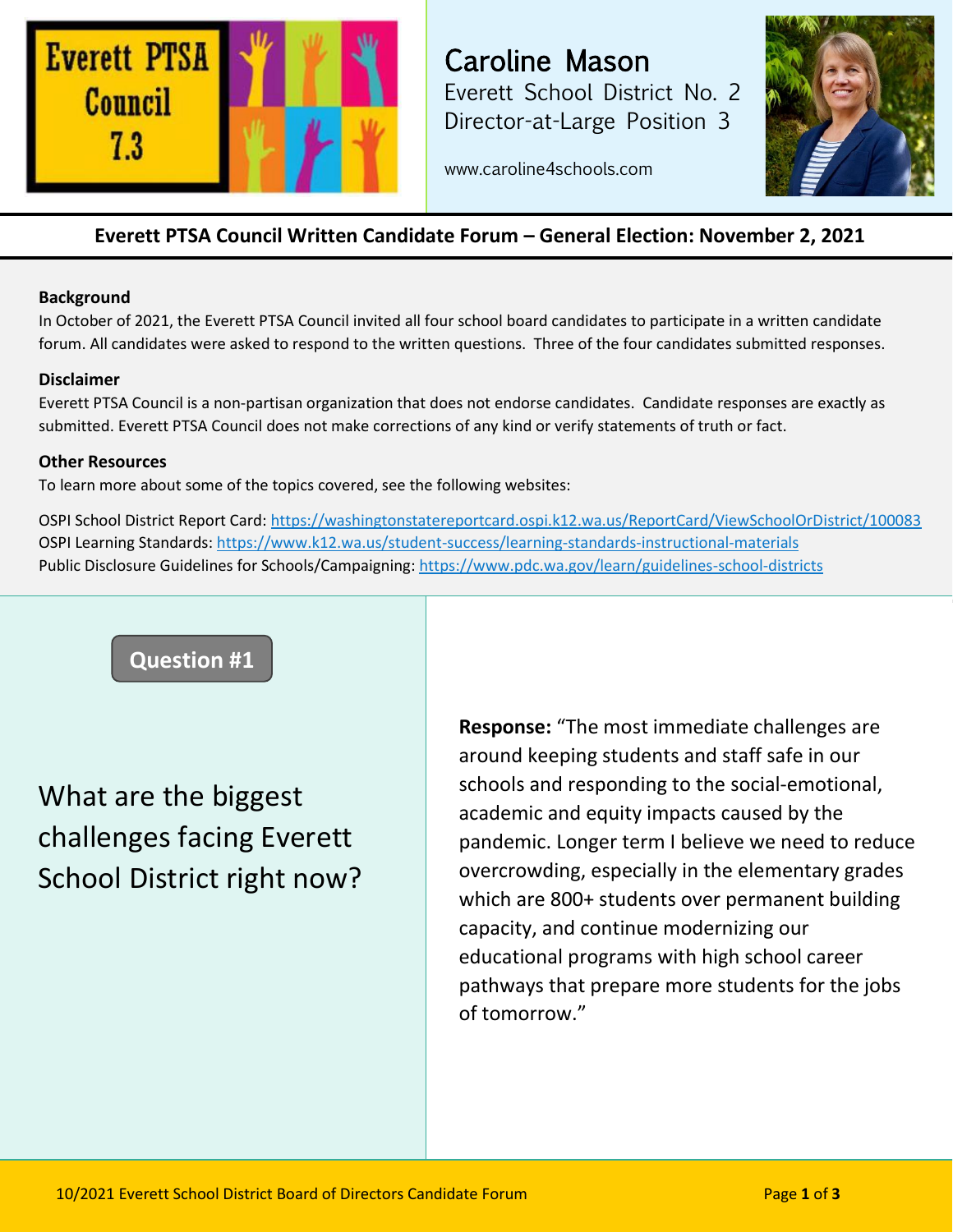# **Caroline Mason**

Director-at-Large Position 3



### **Question #2**

How can schools best address both the academic and mental health needs arising from the pandemic?

## **Question #3**

We are seeing more conversations about Diversity, Equity, and Inclusion (DEI) in our community. How will you encourage educators in the Everett School District to adapt their teaching practices to be more inclusive of special education students? How will you measure progress and promote accountability for all aspects of Diversity, Equity, and Inclusion (DEI)?

### **Question #4**

What are the issues that need to be addressed to provide racial equity in the schools?

**Response:** "The Everett school district began the school year by using the first five days to inventory and support the social and emotional needs of students. Given students had not been in a classroom for over a year, acclimating or introducing students to the routines of a school day and understanding their emotional state after higher levels of isolation and virtual learning were critical before delving deeper into academics. As we move forward more one-on-one tutoring and instruction will best support those who have fallen behind. I also believe we learned a great deal the past 18 months about how to productively use technology to increase student results, which can now be integrated into the classroom learning environment.

The district is also using federal relief dollars to address academic and mental health needs. For example, three social workers were hired, a new position in the district, and additional hours were funded for teachers and staff to provide out-of-classroom academic support. The school board has been monitoring how these funds are spent to ensure the priority remains in supporting students and their needs, whatever they may be."

**Response:** "In the past several years I have seen a significant shift in our district's focus on DEI, including the hiring of a Director of DEI to oversee the assessment and implementation of DEI initiatives districtwide. The current superintendent Dr. Saltzman supports push-in strategies for special education students and professional development that teaches instructional strategies that support a wide range of students including Multi Language Learners. Schools are also celebrating and supporting their diversity more through Multicultural Nights and more inclusive parent engagement. As a school board director, I have had the opportunity to support these initiatives and make sure these programs are funded.

School board directors monitor progress through a variety of measures including the academic achievement of different groups of students and whether we are making progress in closing the "achievement gap"; reports on the progress and improvements to the special education program and other programs that support rigorous academics for underrepresented groups; and advocating at the state level to fully fund special education and other district programs and partnerships that advance DEI."

**Response:** "After the learnings from the summer of 2020 and the realized need to adjust curriculum and instruction to be more inclusive for all students, Everett Public Schools worked with the John Hopkins Institute to conduct a curriculum review and analysis to ensure instructional materials represent our students and the history we share. The results showed the adopted curriculum provided a good foundation but needed augmented materials to provide a complete history. The goal is to have materials that offer students multiple perspectives on a topic, then promote inquiry, critical thinking skills and discourse to advance their knowledge and understanding on a wide range of topics.

Professional development for teachers and staff is a critical piece. On October 15, the district hosted a districtwide learning day to discuss, learn and promote equity and diversity in our schools. To ensure equity isn't a "one and done" topic, and in developing the new district strategic plan, equity was a top priority for the board and is now woven into every aspect of the plan's priorities."